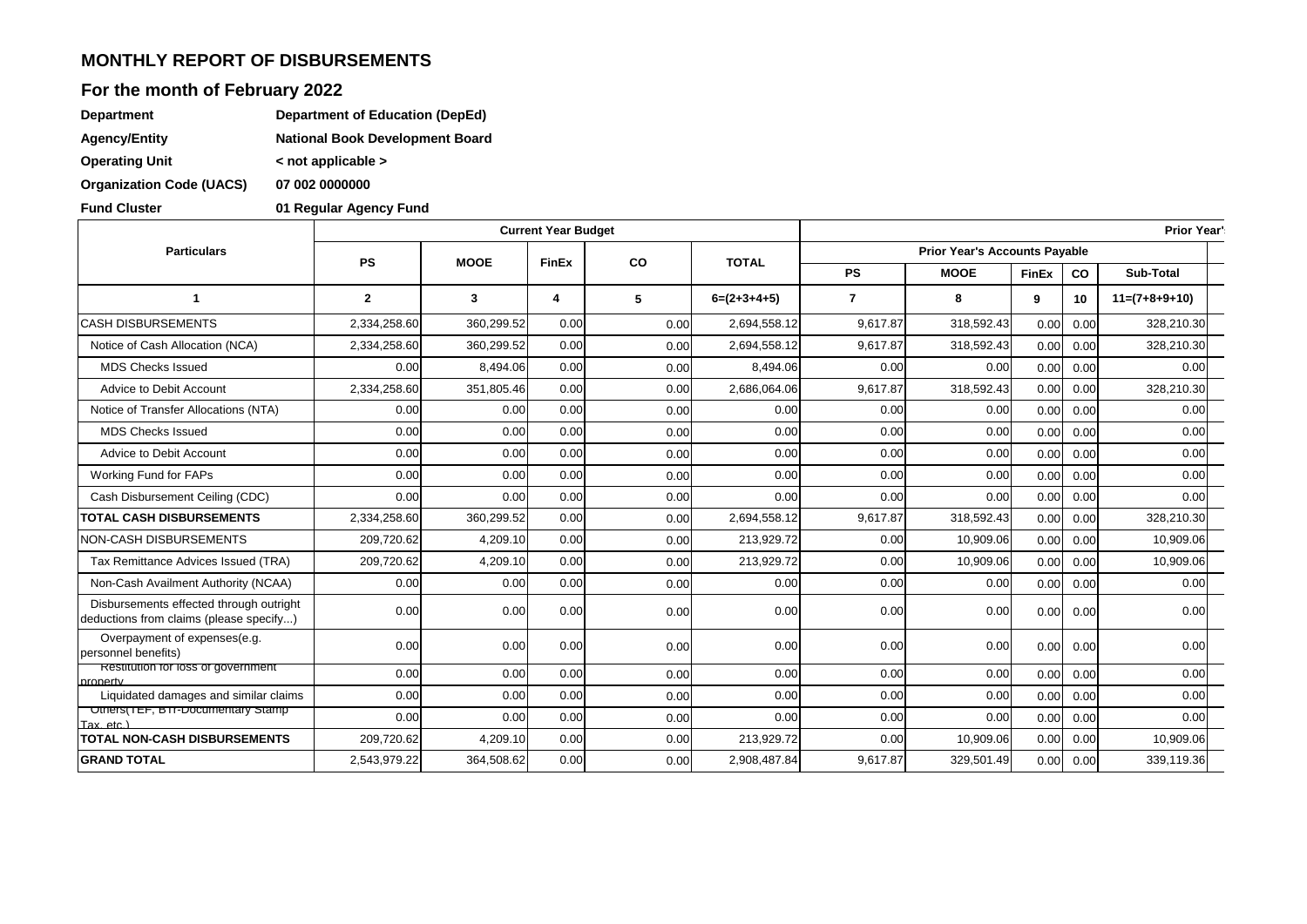## **MONTHLY REPORT OF DISE**

For the month of February 2

| <b>Department</b>               | <b>Depart</b> |
|---------------------------------|---------------|
| <b>Agency/Entity</b>            | <b>Nation</b> |
| <b>Operating Unit</b>           | $\leq$ not a  |
| <b>Organization Code (UACS)</b> | 07 002        |
| <b>Fund Cluster</b>             | 01 Rec        |

|                                                                                    | s Budget  |             |                                        |      |                    |              |                  |           |             | <b>Trust Liabilities</b> |                 |              |  |
|------------------------------------------------------------------------------------|-----------|-------------|----------------------------------------|------|--------------------|--------------|------------------|-----------|-------------|--------------------------|-----------------|--------------|--|
| <b>Particulars</b>                                                                 |           |             | <b>Current Year's Accounts Payable</b> |      |                    | <b>TOTAL</b> | <b>SUB-TOTAL</b> | <b>PS</b> | <b>MOOE</b> | <b>CO</b>                | <b>TOTAL</b>    | <b>PS</b>    |  |
|                                                                                    | <b>PS</b> | <b>MOOE</b> | <b>FinEx</b>                           | CO   | Sub-Total          |              |                  |           |             |                          |                 |              |  |
|                                                                                    | 12        | 13          | 14                                     | 15   | $16=(12+13+14+15)$ | $17=(11+16)$ | $18=(6+17)$      | 19        | 20          | 21                       | $22=(19+20+21)$ | 23           |  |
| <b>CASH DISBURSEMENTS</b>                                                          | 0.00      | 0.00        | 0.00                                   | 0.00 | 0.00               | 328,210.30   | 3,022,768.4      | 0.00      | 0.00        | 0.00                     | 0.00            | 2,343,876.47 |  |
| Notice of Cash Allocation (NCA)                                                    | 0.00      | 0.00        | 0.00                                   | 0.00 | 0.00               | 328,210.30   | 3,022,768.42     | 0.00      | 0.00        | 0.00                     | 0.00            | 2,343,876.47 |  |
| <b>MDS Checks Issued</b>                                                           | 0.00      | 0.00        | 0.00                                   | 0.00 | 0.00               | 0.00         | 8,494.06         | 0.00      | 0.00        | 0.00                     | 0.00            | 0.00         |  |
| Advice to Debit Account                                                            | 0.00      | 0.00        | 0.00                                   | 0.00 | 0.00               | 328,210.30   | 3,014,274.36     | 0.00      | 0.00        | 0.00                     | 0.00            | 2,343,876.47 |  |
| Notice of Transfer Allocations (NTA)                                               | 0.00      | 0.00        | 0.00                                   | 0.00 | 0.00               | 0.00         | 0.00             | 0.00      | 0.00        | 0.00                     | 0.00            | 0.00         |  |
| <b>MDS Checks Issued</b>                                                           | 0.00      | 0.00        | 0.00                                   | 0.00 | 0.00               | 0.00         | 0.00             | 0.00      | 0.00        | 0.00                     | 0.00            | 0.00         |  |
| Advice to Debit Account                                                            | 0.00      | 0.00        | 0.00                                   | 0.00 | 0.00               | 0.00         | 0.00             | 0.00      | 0.00        | 0.00                     | 0.00            | 0.00         |  |
| Working Fund for FAPs                                                              | 0.00      | 0.00        | 0.00                                   | 0.00 | 0.00               | 0.00         | 0.00             | 0.00      | 0.00        | 0.00                     | 0.00            | 0.00         |  |
| Cash Disbursement Ceiling (CDC)                                                    | 0.00      | 0.00        | 0.00                                   | 0.00 | 0.00               | 0.00         | 0.00             | 0.00      | 0.00        | 0.00                     | 0.00            | 0.00         |  |
| <b>TOTAL CASH DISBURSEMENTS</b>                                                    | 0.00      | 0.00        | 0.00                                   | 0.00 | 0.00               | 328,210.30   | 3,022,768.42     | 0.00      | 0.00        | 0.00                     | 0.00            | 2,343,876.47 |  |
| <b>NON-CASH DISBURSEMENTS</b>                                                      | 0.00      | 0.00        | 0.00                                   | 0.00 | 0.00               | 10,909.06    | 224,838.78       | 0.00      | 0.00        | 0.00                     | 0.00            | 209,720.62   |  |
| Tax Remittance Advices Issued (TRA)                                                | 0.00      | 0.00        | 0.00                                   | 0.00 | 0.00               | 10,909.06    | 224,838.78       | 0.00      | 0.00        | 0.00                     | 0.00            | 209,720.62   |  |
| Non-Cash Availment Authority (NCAA)                                                | 0.00      | 0.00        | 0.00                                   | 0.00 | 0.00               | 0.00         | 0.00             | 0.00      | 0.00        | 0.00                     | 0.00            | 0.00         |  |
| Disbursements effected through outright<br>deductions from claims (please specify) | 0.00      | 0.00        | 0.00                                   | 0.00 | 0.00               | 0.00         | 0.00             | 0.00      | 0.00        | 0.00                     | 0.00            | 0.00         |  |
| Overpayment of expenses(e.g.<br>personnel benefits)                                | 0.00      | 0.00        | 0.00                                   | 0.00 | 0.00               | 0.00         | 0.00             | 0.00      | 0.00        | 0.00                     | 0.00            | 0.00         |  |
| Restitution for loss of government<br>property                                     | 0.00      | 0.00        | 0.00                                   | 0.00 | 0.00               | 0.00         | 0.00             | 0.00      | 0.00        | 0.00                     | 0.00            | 0.00         |  |
| Liquidated damages and similar claims                                              | 0.00      | 0.00        | 0.00                                   | 0.00 | 0.00               | 0.00         | 0.00             | 0.00      | 0.00        | 0.00                     | 0.00            | 0.00         |  |
| Others(TEF, BTPDocumentary Stamp<br>Tax, etc.                                      | 0.00      | 0.00        | 0.00                                   | 0.00 | 0.00               | 0.00         | 0.00             | 0.00      | 0.00        | 0.00                     | 0.00            | 0.00         |  |
| <b>TOTAL NON-CASH DISBURSEMENTS</b>                                                | 0.00      | 0.00        | 0.00                                   | 0.00 | 0.00               | 10,909.06    | 224,838.78       | 0.00      | 0.00        | 0.00                     | 0.00            | 209,720.62   |  |
| <b>GRAND TOTAL</b>                                                                 | 0.00      | 0.00        | 0.00                                   | 0.00 | 0.00               | 339,119.36   | 3,247,607.20     | 0.00      | 0.00        | 0.00                     | 0.00            | 2,553,597.09 |  |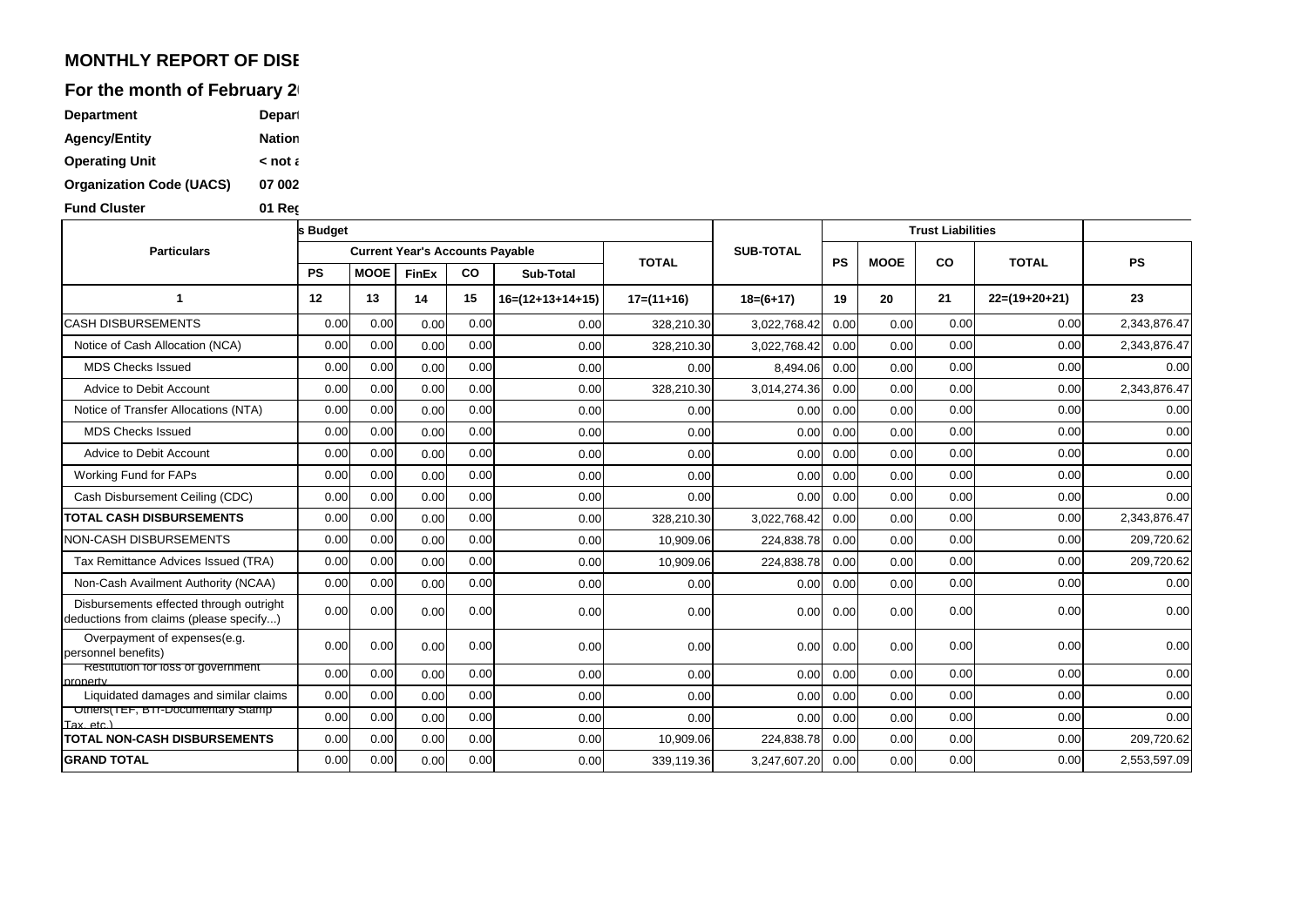## **MONTHLY REPORT OF DISE**

#### For the month of February 2

| <b>Department</b>               | Depart        |
|---------------------------------|---------------|
| <b>Agency/Entity</b>            | <b>Nation</b> |
| <b>Operating Unit</b>           | $\leq$ not a  |
| <b>Organization Code (UACS)</b> | 07 002        |
| Ernst Abreten                   | 84 B.J        |

**Fund Cluster 01 Reg** 

|                                                                                    | <b>Grand Total</b> |              |      |                    |                |
|------------------------------------------------------------------------------------|--------------------|--------------|------|--------------------|----------------|
| <b>Particulars</b>                                                                 | <b>MOOE</b>        | <b>FinEx</b> | CO   | <b>TOTAL</b>       | <b>Remarks</b> |
| 1                                                                                  | 24                 | 25           | 26   | $27=(23+24+25+26)$ | 28             |
| <b>CASH DISBURSEMENTS</b>                                                          | 678,891.95         | 0.00         | 0.00 | 3,022,768.42       |                |
| Notice of Cash Allocation (NCA)                                                    | 678,891.95         | 0.00         | 0.00 | 3,022,768.42       |                |
| <b>MDS Checks Issued</b>                                                           | 8,494.06           | 0.00         | 0.00 | 8,494.06           |                |
| Advice to Debit Account                                                            | 670,397.89         | 0.00         | 0.00 | 3,014,274.36       |                |
| Notice of Transfer Allocations (NTA)                                               | 0.00               | 0.00         | 0.00 | 0.00               |                |
| <b>MDS Checks Issued</b>                                                           | 0.00               | 0.00         | 0.00 | 0.00               |                |
| Advice to Debit Account                                                            | 0.00               | 0.00         | 0.00 | 0.00               |                |
| Working Fund for FAPs                                                              | 0.00               | 0.00         | 0.00 | 0.00               |                |
| Cash Disbursement Ceiling (CDC)                                                    | 0.00               | 0.00         | 0.00 | 0.00               |                |
| <b>TOTAL CASH DISBURSEMENTS</b>                                                    | 678,891.95         | 0.00         | 0.00 | 3,022,768.42       |                |
| <b>NON-CASH DISBURSEMENTS</b>                                                      | 15,118.16          | 0.00         | 0.00 | 224,838.78         |                |
| Tax Remittance Advices Issued (TRA)                                                | 15,118.16          | 0.00         | 0.00 | 224,838.78         |                |
| Non-Cash Availment Authority (NCAA)                                                | 0.00               | 0.00         | 0.00 | 0.00               |                |
| Disbursements effected through outright<br>deductions from claims (please specify) | 0.00               | 0.00         | 0.00 | 0.00               |                |
| Overpayment of expenses(e.g.<br>personnel benefits)                                | 0.00               | 0.00         | 0.00 | 0.00               |                |
| Restitution for loss of government<br>property                                     | 0.00               | 0.00         | 0.00 | 0.00               |                |
| Liquidated damages and similar claims                                              | 0.00               | 0.00         | 0.00 | 0.00               |                |
| Uthers(TEF, BTP-Documentary Stamp<br>Tax. etc.)                                    | 0.00               | 0.00         | 0.00 | 0.00               |                |
| <b>TOTAL NON-CASH DISBURSEMENTS</b>                                                | 15,118.16          | 0.00         | 0.00 | 224,838.78         |                |
| <b>GRAND TOTAL</b>                                                                 | 694,010.11         | 0.00         | 0.00 | 3,247,607.20       |                |